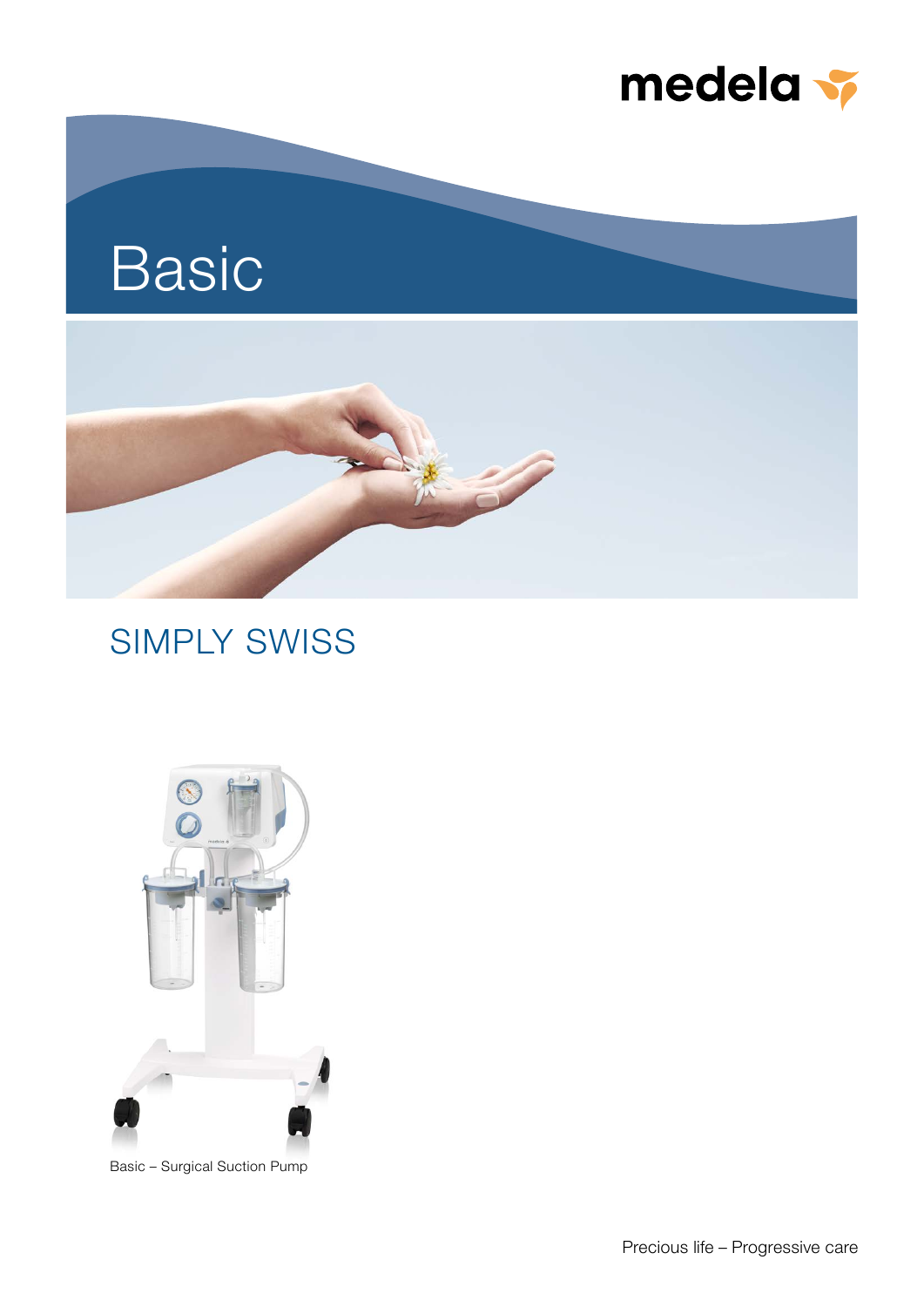## **Basic** The suction pump with Swiss ingenuity and simplicity

Providing reliable and simple suction, hygienically. The Basic pump is a reliable and simple suction pump available for all applications in the hospital, clinic or doctor's practice that require a high-vacuum setting, including endoscopy, airway suction, vacuum assisted cesarean/delivery and wound drainage.

Keeping it simple. In developing the Basic suction pump, Medela strived for simplicity. Turn the pump on with either the foot switch integrated into the trolley or by touching the button on the housing. Adjust the vacuum with the intuitive membrane vacuum regulator. Optional accessories can be attached to meet your needs. Simplified inner construction minimises the effort required for routine checks, saving costs.

Working when and how it should. Medela's Swiss ingenuity has led to the long lifetime for which our pumps are renowned. Company know-how, durable materials, and an intelligent configuration all contribute to the reliability of the Basic suction pump.

Addressing hygienic concerns. Hygiene concerns influenced both the design and functionality of the Basic suction pump and its optional accessories. Medela paid close attention to the location and design of operating elements in order to reduce potential contamination risks.



- (a) Safety set
- **b** Vacuum gauge in kPa and mmHg
- $(c)$  On/off button
- d Membrane vacuum regulator
- e Standby indicator
- f Standard rail
- $\overline{g}$  Foot on/off switch
- $(h)$  Four castors with brakes
- (i) Carrying handle
- $\overline{1}$  2.5 L disposable collection system
- $\overline{k}$  2 L reusable collection system



Rack version

Mobile version

Portable version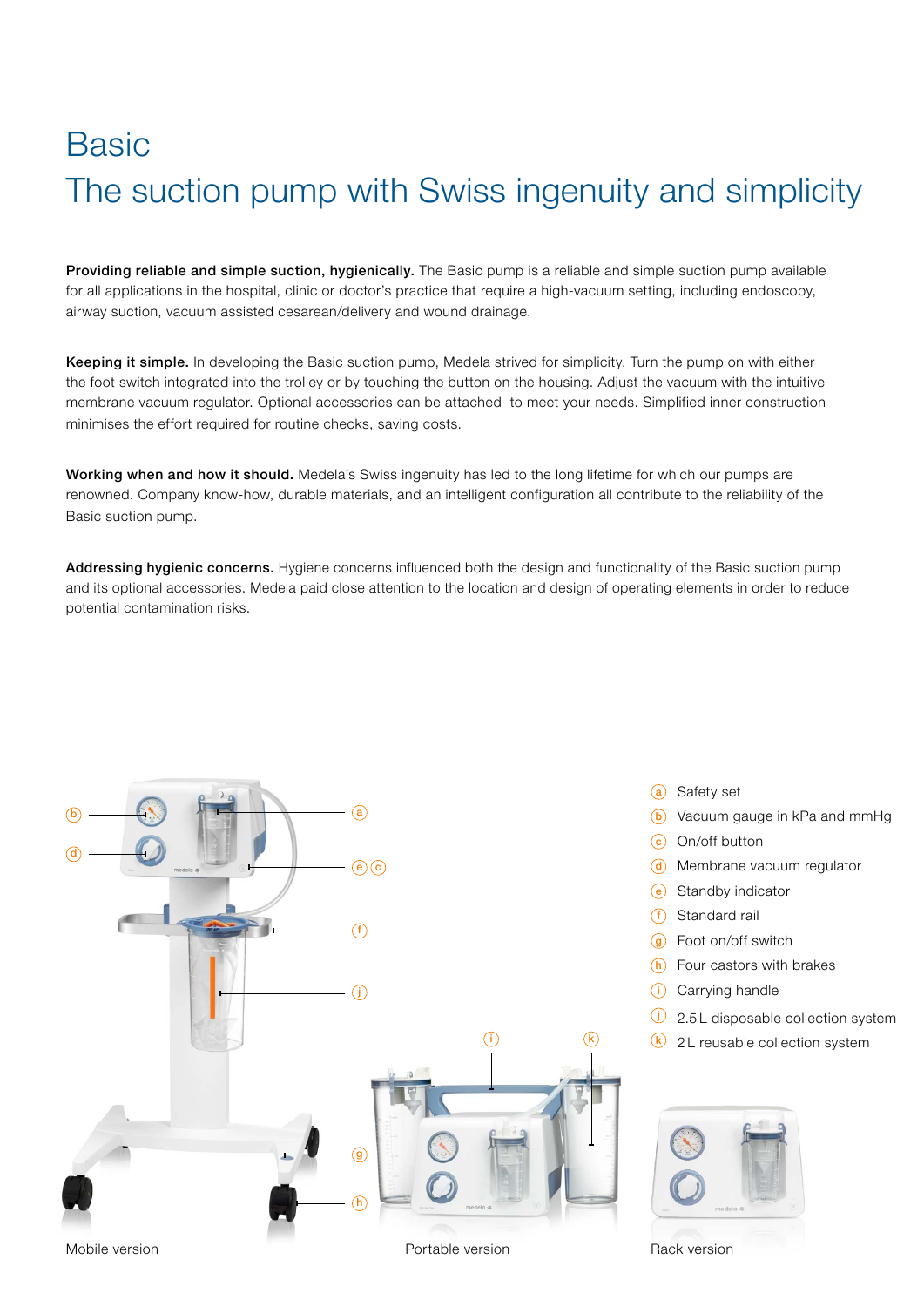#### Reliability – Made in Switzerland

Medela's 50+ years of experience in medical vacuum led us to refine the drive unit in the Basic suction pump. The cylinders' heat-resistant high-tech material supports long-lasting, dependable operation. A flat spring with patented technology is just one of the many features integrated into this pump.

#### Hygiene factors

The smooth, single-piece hood design of the pump facilitates cleaning. Materials able to withstand potent disinfection agents were chosen. The CleanTouch on/off button on the housing allows you to switch the pump on and off with a simple touch: no gaps, no grooves. The foot on/off switch integrated into the trolley leaves hands free for surgery.

#### Sophisticated simplicity

The Medela Basic suction pump is hygienic, reliable and easy to use. Its membrane vacuum regulator builds up the vacuum within seconds, making the Basic suction pump suitable for applications that demand rapid suction and quiet operation. The pump is available in rack, portable and mobile models for convenient placement in endoscopy towers, at the patient's bedside or in the operating theatre. Complete the unit with the Disposable or the Reusable Fluid Collection System from Medela's wide range of accessories.

#### -<br>-Benefits

- Basic is a reliable, hygienic and user-friendly suction pump.
- Our Swiss development and manufacturing process yields mechanical precision to provide excellent performance.
- Simple construction and easy to access internal parts minimize efforts during routine checks.
- Reliability through technology adapted to modern needs, durable materials, reduced amount of wear and tear parts.
- A wide range of accessories offers a complete system adaptable to your individual needs.
- 5 years warranty.

Delivering excellence for over 50 years with

comprehensive, high quality Swiss medical vacuum systems.



All operating elements located in

front of pump